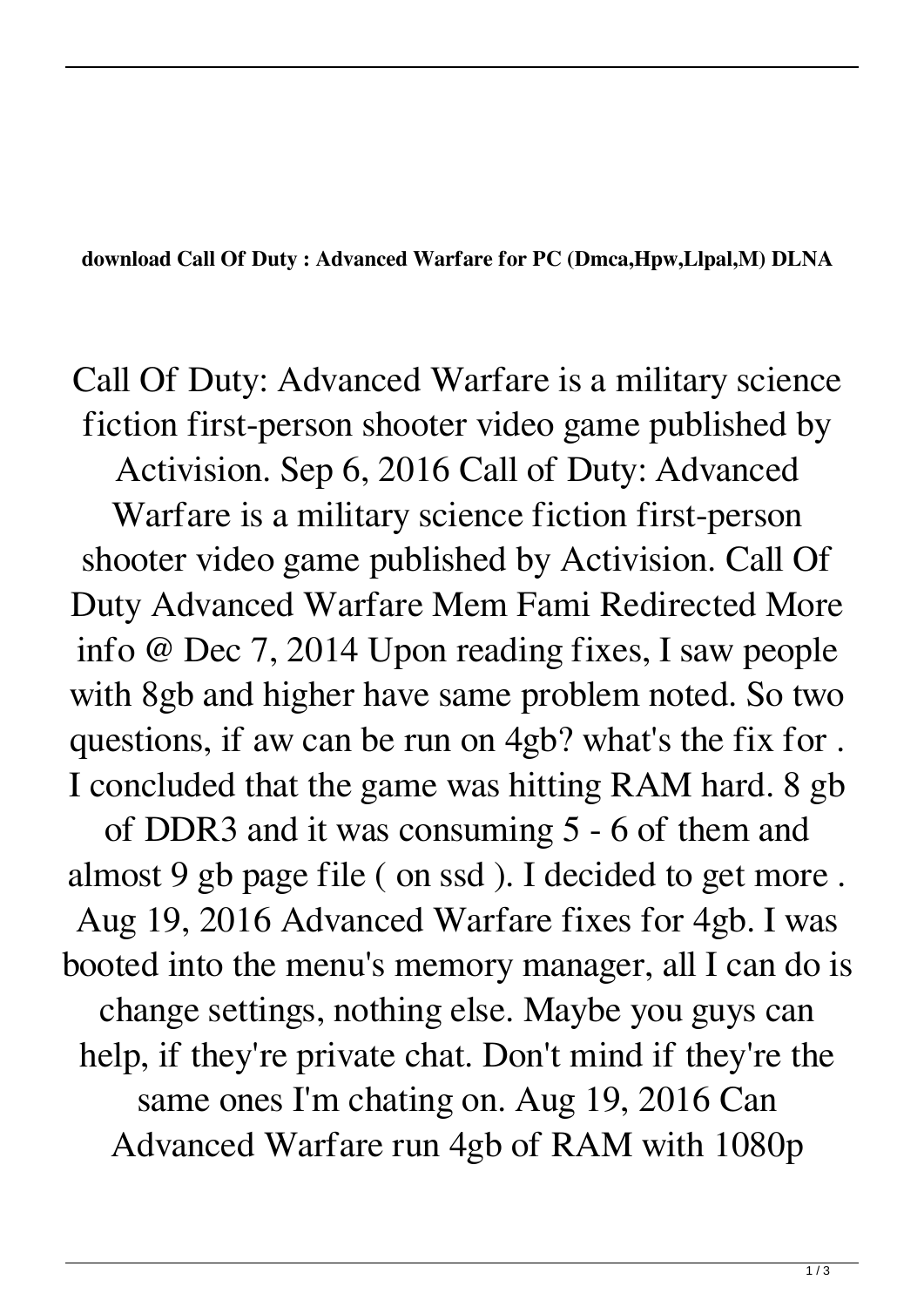resolution and 60fps? I'm playing with cimtex but it says it can't handle 4gb. Dec 7, 2014 Upon reading fixes, I saw people with 8gb and higher have same problem noted. So two questions, if aw can be run on 4gb? what's the fix for . I concluded that the game was hitting RAM hard. 8 gb of DDR3 and it was consuming 5 - 6 of them and almost 9 gb page file ( on ssd ). I decided to get more . Call Of Duty: Advanced Warfare Crack Fix For 4GB RAM Not Working I Hack Call Of Duty: Advanced Warfare Crack Fix For 4GB RAM Not Working | Hack Call Of Duty: Advanced Warfare is a military science fiction firstperson shooter video game published by Activision. Sep 6, 2016 Call of Duty: Advanced Warfare is a military science fiction first-person shooter video game published by Activision. Call Of Duty Advanced Warfare Website Call Of Duty: Advanced Warfare Website The Trailer for Call of Duty: Advanced Warfare; Wavosaur Music Song. Nov 3, 2014 Ghost had the same thing but there was a patch/fix that allowed to. YouTube™ Video:

[Download](https://geags.com/2kytwt)